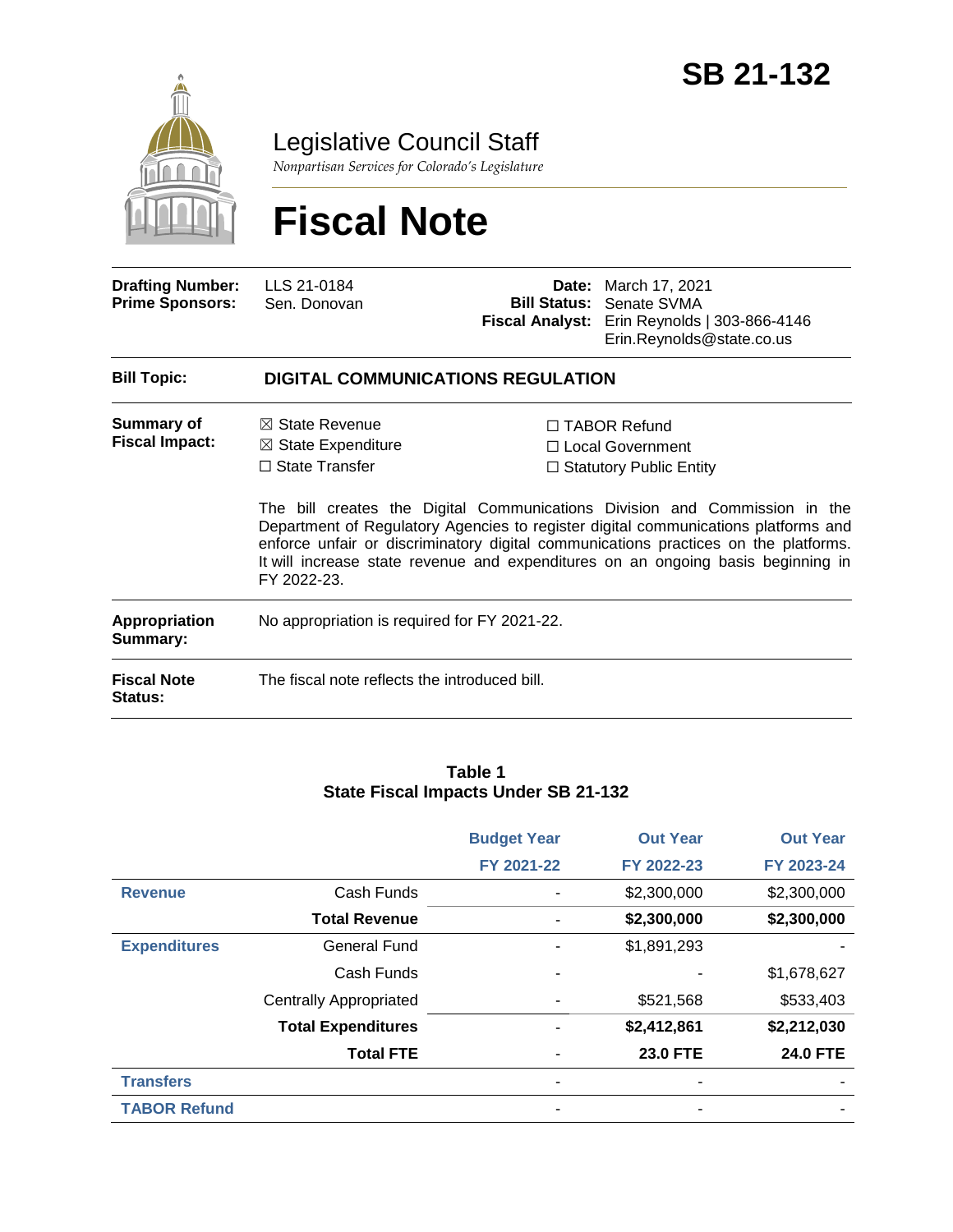# **Summary of Legislation**

The bill creates the Digital Communications Division and Commission as a Type 1 agency in the Department of Regulatory Agencies (DORA) to register digital communications platforms, such as social media platforms or media-sharing platforms, and enforce unfair or discriminatory digital communications practices on the platforms.

**Digital Communications Division.** DORA's executive director appoints the division director, who must appoint investigators and other personnel as necessary to receive, investigate, and make determinations on charges alleging unfair and discriminatory digital communications practices.

Beginning January 1, 2022, digital communications platforms that conduct business in Colorado or own or operate services that are offered to Colorado residents must register with the division and pay a registration fee.

**Digital Communications Commission.** The commission is composed of 7 members who receive per diem allowances and are reimbursed for actual and necessary expenses. The commission is responsible for rulemaking, establishing fees, investigating communication practices, holding hearings, and making policy recommendations.

**Penalties.** A digital communications platform that fails to register with the division commits a class 2 misdemeanor, punishable by a fine of up to \$5,000 for each day that the violation continues.

**Civil action.** If a person who files a complaint with the division exhausts all administrative remedies and proceedings, the person may file a civil action in district court alleging an unfair or discriminatory digital communications practice.

**Sunset and repeal date.** The division and commission are repealed September 1, 2031, pending a sunset review.

## **Comparable Crime Analysis**

Legislative Council Staff is required to include certain information in the fiscal note for any bill that creates a new crime, changes the classification of an existing crime, or changes an element of an existing crime. This section outlines data on crimes comparable to the offense in this bill and discusses assumptions on future rates of criminal conviction for those offense.

**Prior conviction data and assumptions.** This bill creates the new offense of failure to register as a digital communications platform, a class 2 misdemeanor. To form an estimate on the prevalence of this new crime, the fiscal note analyzed the existing offense of failure to register as a telemarketer as a comparable crime. From 2018 to 2020, zero offenders have been sentenced and convicted for this existing offense; therefore, the fiscal note assumes that there will be minimal or no additional case filings or convictions for the new offense under the bill. Because the bill is not expected to have a tangible impact on criminal justice-related expenditures or revenue at the state or local levels, these potential impacts are not discussed further in this fiscal note. Visit [leg.colorado.gov/fiscalnotes](http://leg.colorado.gov/fiscalnotes/) for more information about criminal justice costs in fiscal notes.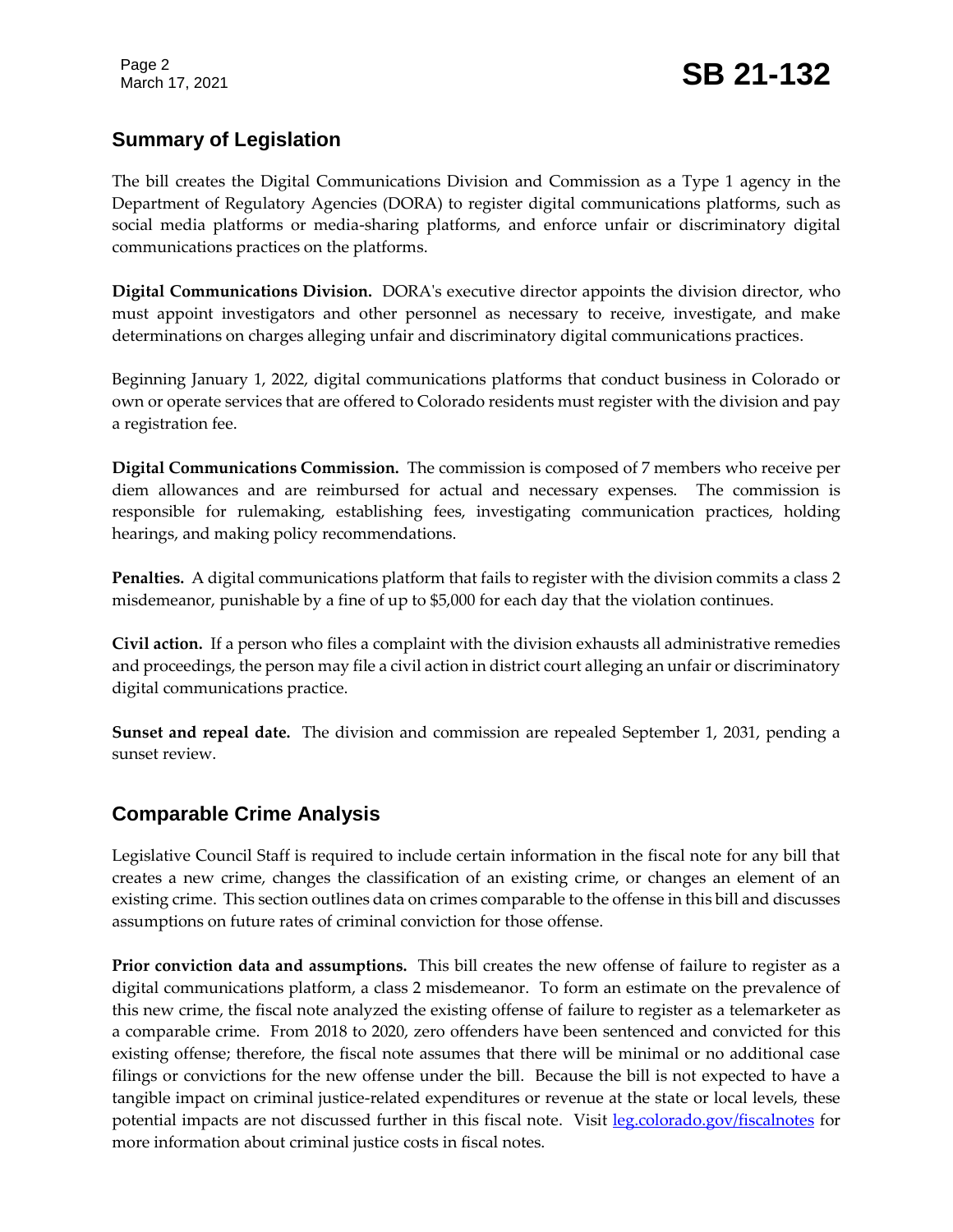## **State Revenue**

Beginning in the out year, FY 2022-23, the bill will annually increase state cash fund revenue in DORA from a fee on digital communications platforms by an estimated \$2.3 million.

**Fee impact on digital communication platform providers.** Colorado law requires legislative service agency review of bills that create or increase any fee collected by a state agency. The fee amounts in Table 2 are estimates only, actual fees will be set administratively by DORA based on estimated program costs and the estimated number of providers subject to the fee.

#### **Table 2 Annual Fee Impact on Platform Providers**

| <b>Type of Fee</b>                                                                                                         |           | Proposed Fee Number Affected <sup>1</sup> |    | <b>Total Fee Impact</b> |
|----------------------------------------------------------------------------------------------------------------------------|-----------|-------------------------------------------|----|-------------------------|
| <b>Digital Communications Registration</b>                                                                                 | \$115,000 |                                           | 20 | \$2,300,000             |
| <sup>1</sup> The number of digital communications platforms is shown for illustrative purposes, and reflects the estimated |           |                                           |    |                         |
| number of major social media sites. It is not meant to be comprehensive.                                                   |           |                                           |    |                         |

## **State Expenditures**

The bill will increase state expenditures by \$2.4 million and 23.0 FTE in FY 2022-23 and \$2.2 million and 24.0 FTE in FY 2023-24 and in future fiscal years. It is assumed FY 2022-23 costs require General Fund. Ongoing program costs will be paid from registration fees on digital communications platform providers, as discussed in the State Revenue section.

| <b>Cost Components</b>                   | FY 2021-22 | FY 2022-23      | FY 2023-24      |
|------------------------------------------|------------|-----------------|-----------------|
| <b>Department of Regulatory Agencies</b> |            |                 |                 |
| <b>Personal Services</b>                 |            | \$1,334,819     | \$1,456,165     |
| <b>Operating Expenses</b>                |            | \$31,050        | \$31,050        |
| <b>Capital Outlay Costs</b>              |            | \$142,600       |                 |
| <b>Legal Services</b>                    |            | \$382,824       | \$191,412       |
| <b>Centrally Appropriated Costs</b>      |            | \$521,568       | \$533,403       |
| FTE - Personal Services                  |            | 21.0 FTE        | 23.0 FTE        |
| FTE - Legal Services                     |            | 2.0 FTE         | $1.0$ FTE       |
| <b>Total</b>                             |            | \$2,412,861     | \$2,212,030     |
| <b>Total FTE</b>                         |            | <b>23.0 FTE</b> | <b>24.0 FTE</b> |

#### **Table 3 State Expenditures Under SB 21-132**